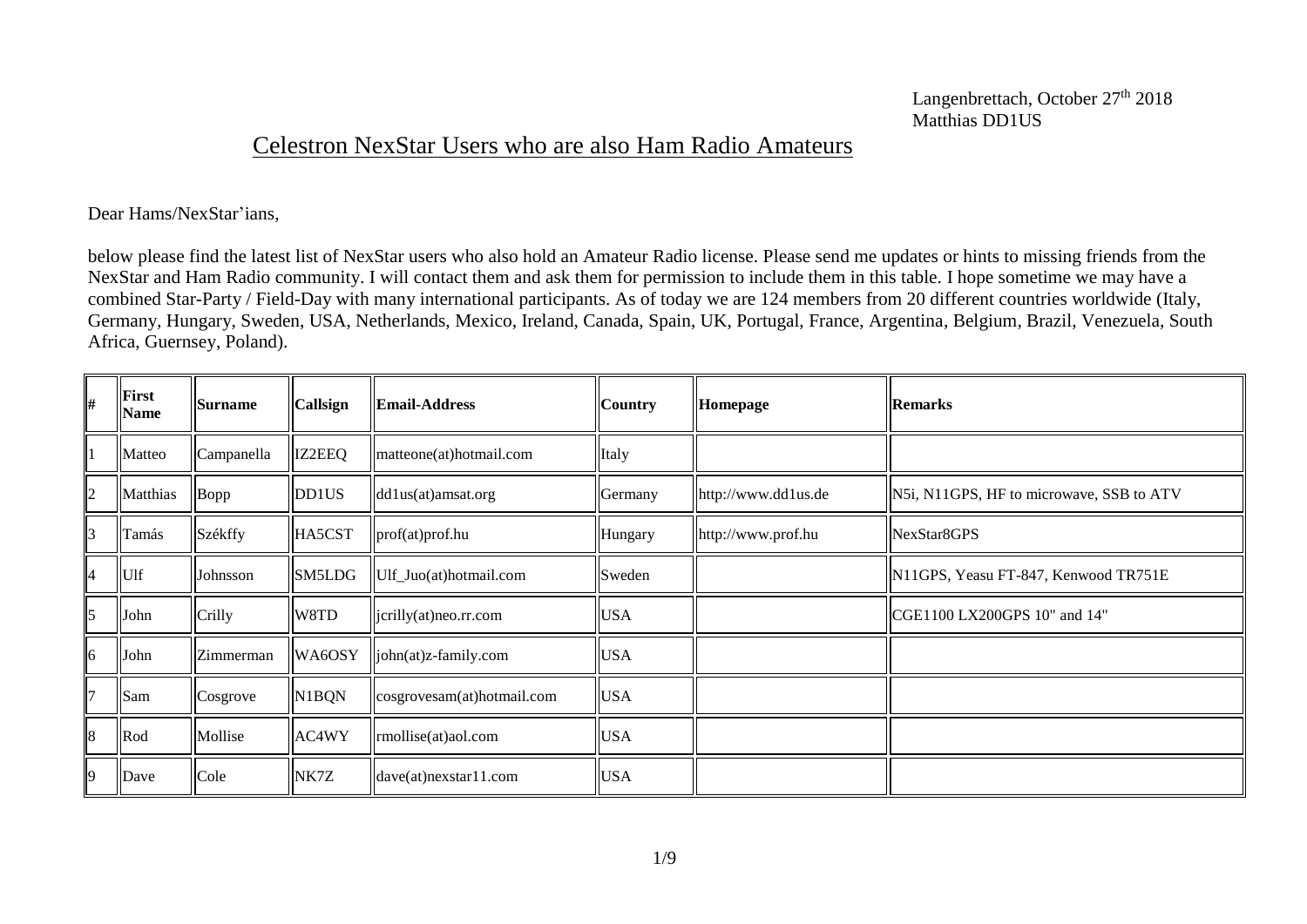| #      | First<br><b>Name</b> | <b>Surname</b> | Callsign           | <b>Email-Address</b>          | <b>Country</b> | Homepage               | <b>Remarks</b>                       |
|--------|----------------------|----------------|--------------------|-------------------------------|----------------|------------------------|--------------------------------------|
| $10\,$ | Dan                  | Hupp           | <b>NOTZL</b>       | dhupp4(at)attbi.com           | <b>USA</b>     |                        |                                      |
| 11     | Chuck                | Aurand         | <b>AB0RV</b>       | aurand(at)midstatesd.net      | <b>USA</b>     |                        |                                      |
| 12     | Les                  | <b>Blalock</b> | N5KOA              | les(at)cableone.net           | <b>USA</b>     | http://www.txastro.com |                                      |
| 13     | Jeff                 | Gerst          | <b>N0XDW</b>       | n0xdw(at)kci.net              | <b>USA</b>     |                        |                                      |
| 14     | Gary                 | Neilson        | K5DSR              | gary(at)deepskyridge.com      | <b>USA</b>     |                        | NexStar11GPS, ex KG7WO               |
| 15     | Stu                  | Ritter         | <b>NOLEF</b>       | ritter(at)privatei.com        | <b>USA</b>     |                        |                                      |
| 16     | Howard               | Israel         | K <sub>2</sub> JCC | howmad1(at)cox.net            | <b>USA</b>     |                        | NexStar11GPS                         |
| 17     | Tom                  | Zebraski       | K2ADX              | airwavv(at)hotmail.com        | <b>USA</b>     |                        | NexStar <sub>4</sub>                 |
| 18     | James                | Haines         | N3OOT              | jhaines50(at)comcast.net      | <b>USA</b>     |                        |                                      |
| 19     | Ken                  | Hutchinson     | N9EK               | klhutch(at)sbcglobal.net      | <b>USA</b>     |                        |                                      |
| 20     | Charles              | Gorgen         | KF6JJV             | gorgenc(at)attbi.com          | <b>USA</b>     |                        | NexStar5                             |
| 21     | Bob                  | Lombardi       | W4ATM              | blombardi(at)cfl.rr.com       | <b>USA</b>     |                        | Trustee of W4CRC, Collins Radio Club |
| 22     | Jim                  | Munson         | W4XL               | muns3331(at)bellsouth.net     | <b>USA</b>     |                        | NexStar 5 & Portaball 12.5           |
| 23     | Larry                | Thomas         |                    | WA0GWA  lpthomas(at)krell.com | <b>USA</b>     |                        | NexStar5                             |
| 24     | Tom                  | Hering         | K4TCH              | tchering(at)bellsouth.net     | <b>USA</b>     |                        | NexStar 8i (GPS)                     |
| 25     | Rich                 | Dalton         | WD3C               | wd3c(at)aol.com               | <b>USA</b>     |                        | NexStar 8i                           |
| 26     | Howard               | Brownstein     | KJ7VT              | howardleeb(at)earthlink.net   | <b>USA</b>     |                        | 12"LX200GPS, NexStar5, Questar3.5    |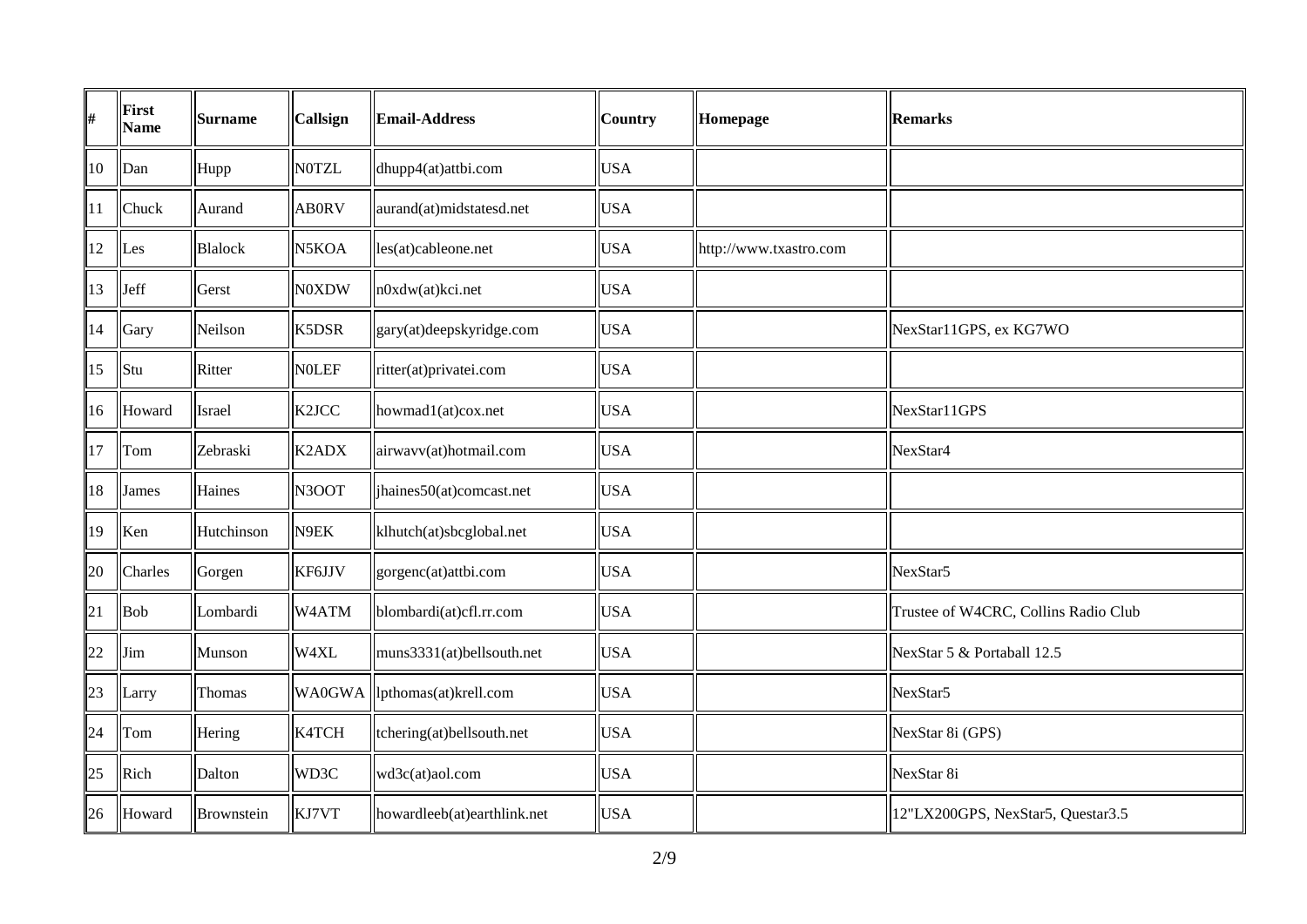| #  | First<br><b>Name</b> | <b>Surname</b> | Callsign          | <b>Email-Address</b>    | <b>Country</b> | Homepage                                         | <b>Remarks</b>                                      |
|----|----------------------|----------------|-------------------|-------------------------|----------------|--------------------------------------------------|-----------------------------------------------------|
| 27 | Michelle             | Easton         | W5NYV             | w5nyv(at)yahoo.com      | <b>USA</b>     |                                                  |                                                     |
| 28 | George               | Daniel         | AB4KN             | ab4kn(at)yahoo.com      | <b>USA</b>     | http://www.qsl.net/ab4kn                         |                                                     |
| 29 | Danny                | Monge          | AD6SJ             | ad6sj(at)yahoo.com      | <b>USA</b>     |                                                  |                                                     |
| 30 | Walter               | van de Velde   | <b>PA0ALW</b>     | pa0alw(at)zeelandnet.nl | Netherlands    |                                                  |                                                     |
| 31 | Carl                 | Roberts        | K3ZDI             | ee1958(at)yahoo.com     | <b>USA</b>     |                                                  |                                                     |
| 32 | Enrique              | <b>Segre</b>   | XE1ZI             | segre(at)att.net.mx     | Mexico         |                                                  |                                                     |
| 33 | Jack                 | Bird           | K4BRD             | k4brd(at)bellsouth.net  | <b>USA</b>     |                                                  | NexStar 4                                           |
| 34 | Bernd                | Mludek         | N6RMC             | n6rmc(at)yahoo.com      | <b>USA</b>     |                                                  | NexStar-5, 8" LX-200, C-14 on a G-11 GEM            |
| 35 | Dave                 | Balint         | N8IW              | n8iw(at)arrl.net        | <b>USA</b>     |                                                  | NexStar 5                                           |
| 36 | Tom                  | Skinner        | KF3D              | kj3d(at)adelphia.net    | <b>USA</b>     |                                                  | NexStar 5, 8" LX200, Stellarvue Nighthawk, ex K0PXL |
| 37 | Victor               | Annas          | KG4FYT            | VAnnas6933(at)aol.com   | <b>USA</b>     |                                                  | NexStar 5                                           |
| 38 | Rick                 | Roush          | KA8BDD            | Rick.Roush(at)ncr.com   | <b>USA</b>     |                                                  | NexStar N114GT                                      |
| 39 | Phil                 | Wheeler        | W7OX              | w7ox(at)earthlink.net   | <b>USA</b>     |                                                  | NexStar 8GPS; GS 10" Dob; C5+; Binos; Unimount      |
| 40 | Dieter               | Kuespert       | DL4MCT/<br>KA4POL | metalflash(at)gmx.de    | Germany        |                                                  | NexStar N11GPS                                      |
| 41 | Mike                 | Wolford        | N5CEC             | mwolford(at)ccrtc.com   | <b>USA</b>     |                                                  | NexStar 5                                           |
| 42 | Bob                  | Bethman        | N0DGN             | rbethman(at)comcast.net | <b>USA</b>     | http://home.comcast.net/~rbet  NexStar 8<br>hman |                                                     |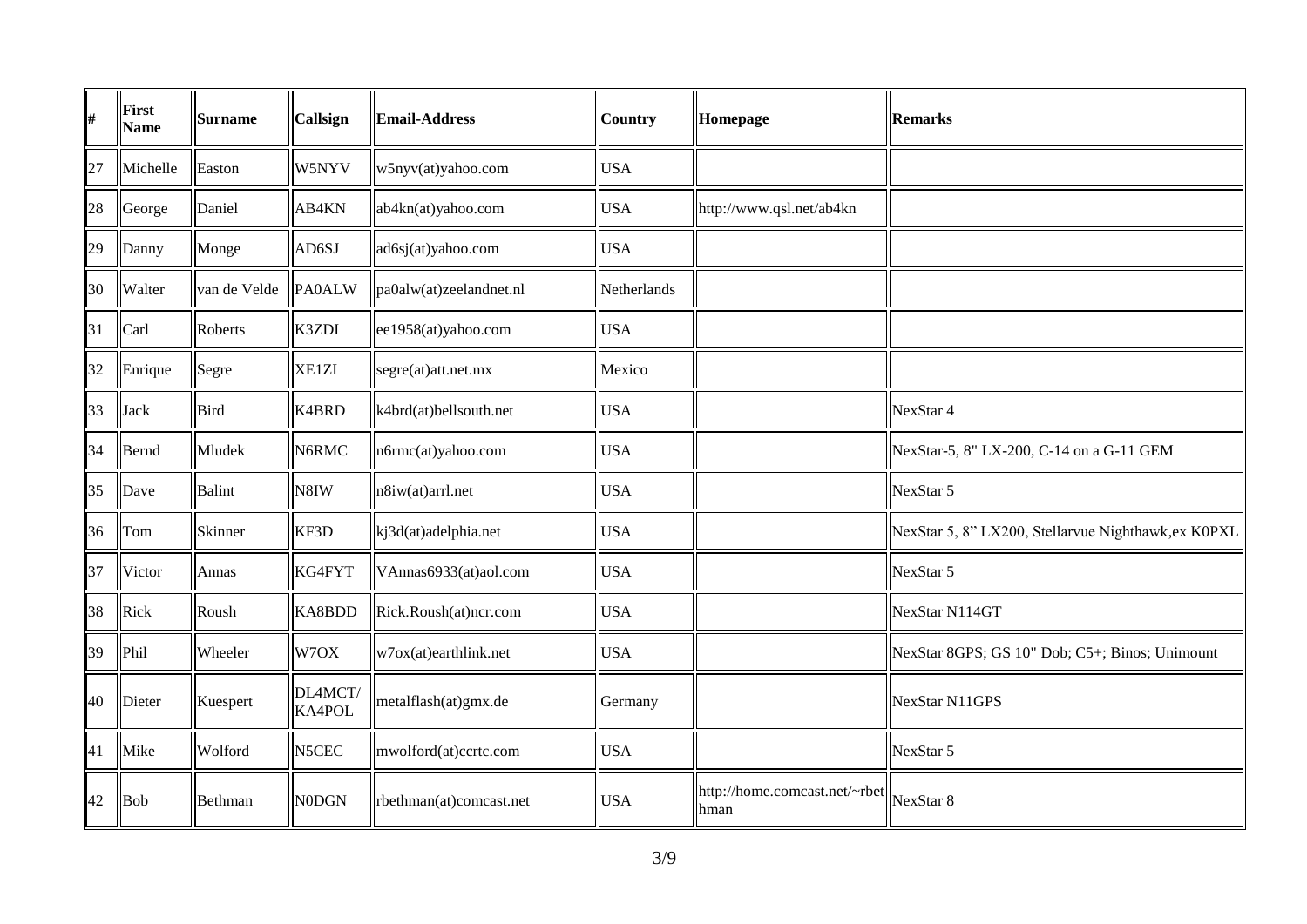| #  | <b>First</b><br><b>Name</b> | <b>Surname</b> | Callsign      | <b>Email-Address</b>             | <b>Country</b> | Homepage                                        | <b>Remarks</b>                                |
|----|-----------------------------|----------------|---------------|----------------------------------|----------------|-------------------------------------------------|-----------------------------------------------|
| 43 | Adrian                      | McBride †      | GI4UIV        | gi4uiv(at)ntlworld.com           | Ireland        |                                                 | NexStar N114GT, silent key since Dec 8th 2005 |
| 44 | Daniel                      | Dufault        | VE2BAP        | ddufault(at)sympatico.ca         | Canada         | http://www.qsl.net/ve2bap                       | NexStar N114GT                                |
| 45 | Jon                         | Morgan         | WB6AEA        | morgan(at)bikerscum.org          | <b>USA</b>     |                                                 | NexStar 8, Harley riding HAM                  |
| 46 | Daniel                      | Solé           | EA3GEO        | ea3geo(at)hotmail.com            | Spain          |                                                 | NexStar 8i                                    |
| 47 | Greg                        | Taylor         | N9OUK         | gtaylor(at)hsonline.net          | <b>USA</b>     | http://my.hsonline.net/~gtayl<br>or/index-2.htm | NexStar 114GT                                 |
| 48 | Joe                         | <b>Bostic</b>  | KD7CBE        | mail(at)joebwan.com              | <b>USA</b>     | http://www.joebwan.com                          | NexStar 11GPS                                 |
| 49 | Jim                         | Breeyea        | W1HRM         | ljbreeyea(at)zoo.uvm.edu         | <b>USA</b>     |                                                 | NexStar 114GT                                 |
| 50 | Ron                         | Spicuzza       | <b>KB3EDF</b> | spicuzza(at)spectrumsciences.com | <sub>USA</sub> |                                                 | NexStar 5                                     |
| 51 | <b>Brooke</b>               | Clarke         | N6GCE         | brooke(at)pacific.net            | <b>USA</b>     | http://www.PRC68.com                            | Tasco 60                                      |
| 52 | Stephen                     | Froggatt       | <b>G1LMN</b>  | SteveLornaF(at)aol.com           | <b>UK</b>      |                                                 | NexStar11GPS                                  |
| 53 | Mike                        | Barrell        | WB9DLC        | Mjbarrell(at)earthlink.net       | <b>USA</b>     | http://www.home.earthlink.n<br>et/~mjbarrell    | NexStar 8i, NexStar 114GT                     |
| 54 | Dan                         | Carlisle       | <b>WOUHF</b>  | w0uhf(at)yahoo.com               | <b>USA</b>     |                                                 | NexStar 8i, Amsat, VHF-Microwave CW/SSB & ATV |
| 55 | David W.                    | Knisely        | <b>KA0CZC</b> | ka0czc(at)navix.net              | <b>USA</b>     |                                                 | <b>NexStar GPS</b>                            |
| 56 | Robert                      | Lazar          | <b>KA1RRL</b> | pathos572000(at)yahoo.com        | <b>USA</b>     |                                                 | NexStar8GPS                                   |
| 57 | Doug                        | Allen          | W0AH          | DougW0AH(at)MSN.COM              | <b>USA</b>     | http://hometown.aol.com/w0a<br>h/vacation.html  | N80GT, 144 & 432 MHz EME operation            |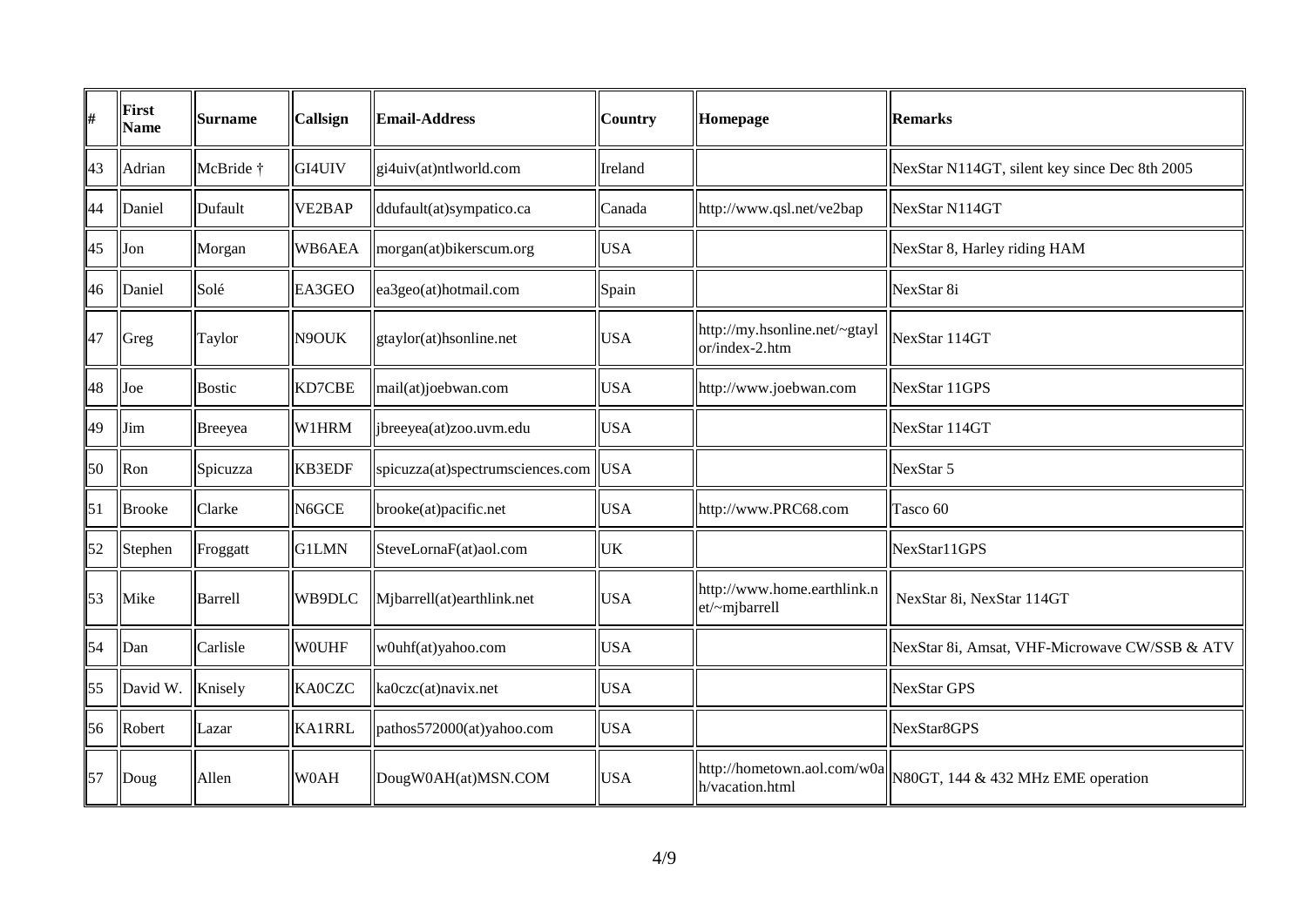| #  | First<br><b>Name</b> | <b>Surname</b>    | <b>Callsign</b>              | <b>Email-Address</b>                              | <b>Country</b> | Homepage                                       | <b>Remarks</b>                                                          |
|----|----------------------|-------------------|------------------------------|---------------------------------------------------|----------------|------------------------------------------------|-------------------------------------------------------------------------|
| 58 | Bill                 | Logan             | WB9SAT                       | wb9sat(at)cybertrails.com                         | <b>USA</b>     | http://www.geocities.com/wb<br>9sat/index.html | NexStar 11 GPS XLT and Celestar 8                                       |
| 59 | Barry                | Chalcroft         | N5NWI                        | n5nwi(at)yahoo.com                                | <b>USA</b>     |                                                | NexStar N5i, FT726                                                      |
| 60 | Jerry                | Palmer            | W6CWJ                        | w6cwj(at)earthlink.net                            | <b>USA</b>     |                                                | NexStar N114GT                                                          |
| 61 | Larry                | Laffoon           | W3RL                         | r.laffoon(at)verizon.net                          | <b>USA</b>     |                                                | NexStar N9.25GPS, Ten Tec Jupiter, Argonaut V,<br>Yaesu FL-7000 PA      |
| 62 | Dennis               | Recla             | WA5KTC                       | Drecla(at)charter.net                             | <b>USA</b>     |                                                | Celestron C8 PowerStar                                                  |
| 63 | Gary                 | Nachman           | KF9RM                        | Gnachman(at)ameritech.net                         | <b>USA</b>     |                                                | NexStar 114GT                                                           |
| 64 | Mark                 | Bentley           | <b>VE7MWB</b>                | ve7mwb(at)rac.ca                                  | Canada         |                                                | NexStar 114GT                                                           |
| 65 | Paul                 | Lannuier          | WW2PT                        | Paul(at)dingosystems.com                          | <b>USA</b>     |                                                | NexStar N8GPS                                                           |
| 66 | Rian                 | Van der<br>Weiden | PA1AMW<br><b>KB1FOT</b>      | pa1amw(at)vanderweiden.net                        | Netherlands    |                                                | http://www.vanderweiden.net  NexStar N8GPS, NexStar 5, SkyScout, TS-570 |
| 67 | Ciprian              | Sufitchi          | N <sub>2</sub> YO/<br>YO3FWC | Csufitchi(at)travtech.com                         | <b>USA</b>     |                                                | NexStar N114GT                                                          |
| 68 | Romualdo Teles       |                   | CT1BT                        | ct1bt.evora(at)clix.pt                            | Portugal       | http://www.qsl.net/ct1bt                       | 8" Celestron Ultima 2000 and Sky-Watcher                                |
| 69 | Trevor               | Cannon            | G6YLW                        | Trevor.Cannon(at)blueyonder.co.u $\parallel_{UK}$ |                | http://www.wig1.co.uk                          | Celestron G8 on EQ5, runs the Wigmore BBS                               |
| 70 | David                | Koch              | W8OV                         | Chagrined(at)yahoo.com                            | <b>USA</b>     |                                                | NexStar N8GPS                                                           |
| 71 | David                | Lemprière         | F5VKD/<br>G4SXQ              | david.lempriere(at)free.fr                        | France         |                                                | NexStar 8<br>Ex G6CXJ, equipment is an FT817 and VX7 handheld           |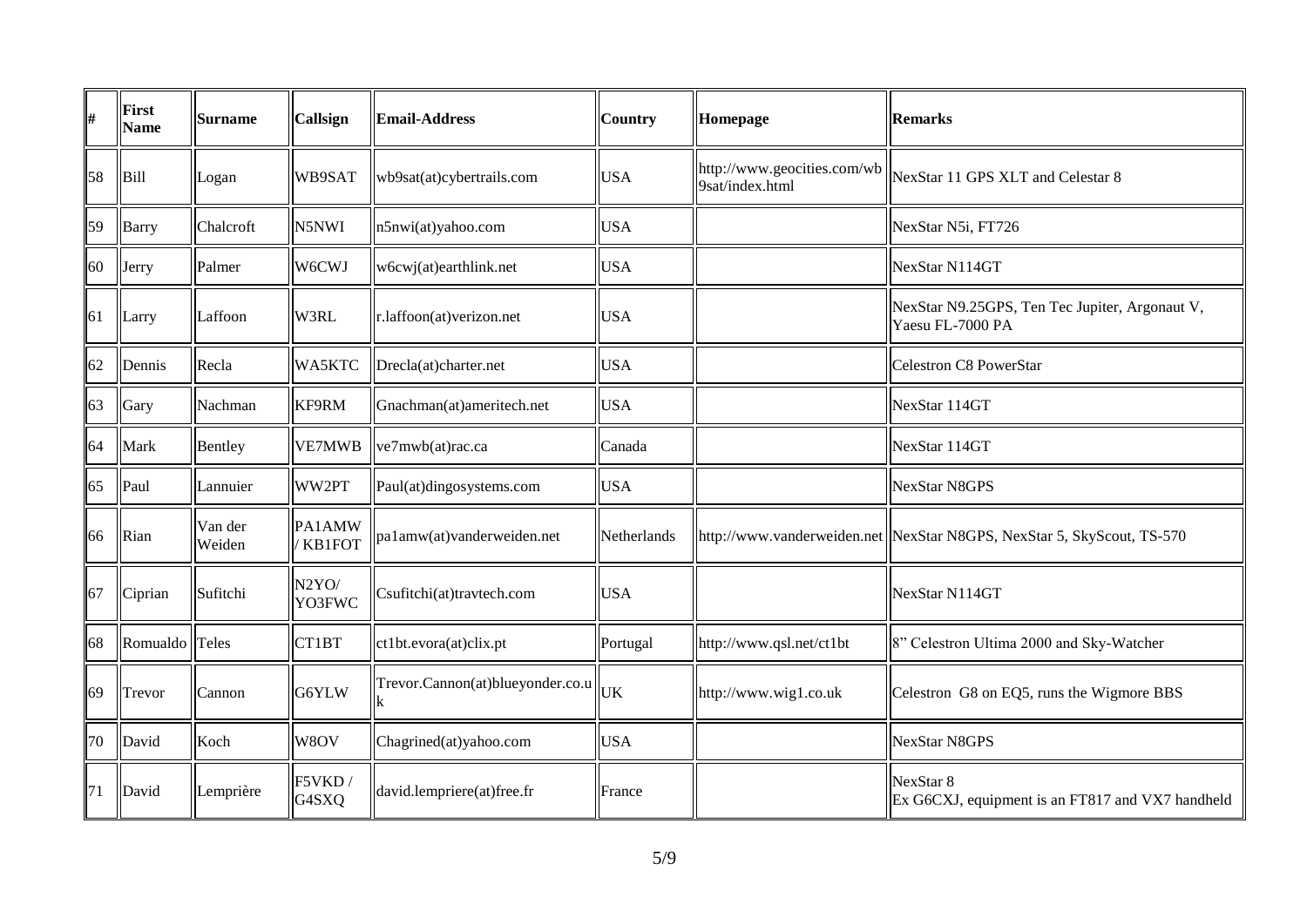| #  | First<br><b>Name</b> | <b>Surname</b> | <b>Callsign</b>   | <b>Email-Address</b>          | <b>Country</b> | Homepage                                         | <b>Remarks</b>                                                                                                                                         |
|----|----------------------|----------------|-------------------|-------------------------------|----------------|--------------------------------------------------|--------------------------------------------------------------------------------------------------------------------------------------------------------|
| 72 | Paul                 | Phelps         | K8PEP             | therevpep(at)mailblocks.com   | <b>USA</b>     |                                                  | NexStar N8GPS, ex DA1PP&DA2PP                                                                                                                          |
| 73 | Dennis               | Steele         | K6KRV             | k6krv(at)qsl.net              | <b>USA</b>     | http://www.qsl.net/k6krv                         | NexStar N114GT                                                                                                                                         |
| 74 | Marsha               | <b>Bundy</b>   | KD5MAJ            | jmbundy2(at)aol.com           | <b>USA</b>     |                                                  | NexStar N80GT, AMSAT member                                                                                                                            |
| 75 | Jim                  | <b>Bundy</b>   | <b>KC5LTN</b>     | imbundy2(at)aol.com           | <b>USA</b>     |                                                  | NexStar N80GT, AMSAT member                                                                                                                            |
| 76 | Glen                 | Sansoucie      | N1XF              | n1xf(at)yahoo.com             | <b>USA</b>     |                                                  | NexStar N8i, 20m Rockmite CW TRX                                                                                                                       |
| 77 | Mike                 | Morin          | VE2CJW            | ve2cjw(at)hotmail.com         | Canada         |                                                  | NexStar N114GT                                                                                                                                         |
| 78 | Mike                 | Dodd           | N <sub>4</sub> CF | mike(at)mdodd.com             | <b>USA</b>     |                                                  | http://astronomy.mdodd.com   Celestron C9.25" on CGE mount                                                                                             |
| 79 | Matt                 | Wilson         | <b>K2MFW</b>      | matt(at)mattwilson.com        | <b>USA</b>     | http://www.k2mfw.com<br>http://www.hollydome.com | Celestron CPC1100                                                                                                                                      |
| 80 | $\vert$ Paul         | Shankland      | NT3L              | pdshankland(at)Comcast.net    | <b>USA</b>     |                                                  | Bino of 2xN114GT, NexStar 130SLT, others                                                                                                               |
| 81 | <b>Bradley</b>       | Kathrins       | N7UYC             | n7uyc(at)cox.net              | <b>USA</b>     |                                                  | <b>NexStar N8GPS</b>                                                                                                                                   |
| 82 | Pat                  | Benda          | W3PO/<br>VQ9PO    | w3po(at)juno.com              | <b>USA</b>     |                                                  | NexStar N4GT, ex F6DWY                                                                                                                                 |
| 83 | Mike                 | Tannenbaum     | K <sub>2</sub> BN | K2bn(at)cox.net               | <b>USA</b>     |                                                  | NexStar N8GPS, TenTec Jupiter, flagpole vertical ant.                                                                                                  |
| 84 | David                | Zahler         | W2DZ              | David(at)zahler.com           | <b>USA</b>     |                                                  | Ex WA2LUL, Celestron CPC 925, Yaesu FT-897,<br>Motorola HT1250 UHF, Yaesu VX-7, Yaesu FT-50,<br>GE Delta GX UHF, Budipole Deluxe, Ericsson MPA         |
| 85 | Steven               | Iezzi          | KT4FY             | Groups.steve(at)earthlink.net | <b>USA</b>     | http://www.floridaboys.net/                      | NexStar N8GPS, mostly used visually, active DXer on<br>HF incl. SSB, RTTY, CW, PSK using TS950SD, he<br>designed the KT4FY multimodem, member of PCARS |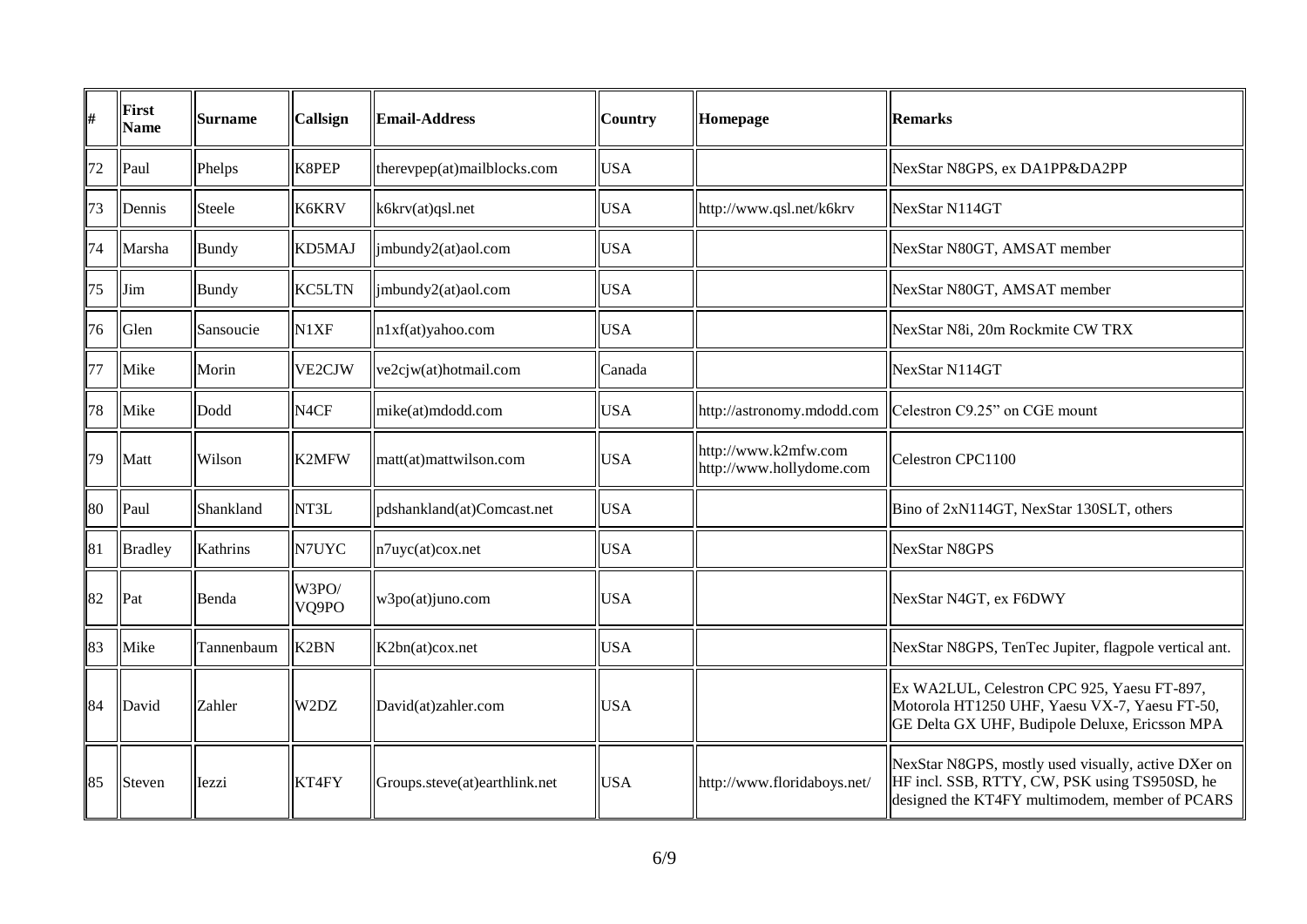| #  | First<br><b>Name</b> | <b>Surname</b> | <b>Callsign</b> | <b>Email-Address</b>        | <b>Country</b> | Homepage                            | <b>Remarks</b>                                                                                                                                            |
|----|----------------------|----------------|-----------------|-----------------------------|----------------|-------------------------------------|-----------------------------------------------------------------------------------------------------------------------------------------------------------|
| 86 | Bob                  | Scanferla      | VA3RJS          | Va3rjs(at)yahoo.ca          | Canada         |                                     | C8-ASGT(XLT), interested in all facets of Ham radio<br>including Echolink, FM repeaters, packet radio                                                     |
| 87 | Jose<br>Anibal       | Plano          | LU2FCY          | lu2fcy(at)waycom.com.ar     | Argentina      |                                     | Celestron N8i, very interested in satellite<br>communications                                                                                             |
| 88 | Dave                 | Benham         | K8TRF           | Dad(at)dodgeboy.net         | <b>USA</b>     |                                     | Nexstar N5, C8, TV Pronto, Hamradio mostly QRP and<br>portable operation, runs the clubs-station K8MHO (see<br>also www.mcmath-hulbert.org).              |
| 89 | Philip               | Evans          | WA6QJE          | Calastro(at)usa.com         | <b>USA</b>     | http://calastro.fortunecity.co<br>m | Tasco StarGuide 102 with "upgradeable" Celestron<br>hand-controller mounted on an 8-inch pier. Active on<br>HF and radio astronomy (SIMPLE, C- & KU-band) |
| 90 | Tony                 | Franco         | K6ALF           | K6ALF(at)yahoo.com          | <b>USA</b>     |                                     | NexStar N8 with NexRemote, 16" Night Sky Truss<br>Dobs w/ ServoCat, Active on 40m&20m in PSK31,<br>member of TAC-SAC & TAC Astronomy Group                |
| 91 | Jean-Paul<br>'Jeep"  | Vranken        | ON6VS           | Quetzalco(at)skynet.be      | Belgium        |                                     | Celestron CGE w/TAK200K, ED100, active on all<br>bands in all modes up to 10 GHz incl. /MM                                                                |
| 92 | David B.             | Ohmann         | Ex<br>WB2LIO    | davidoh46(at)hotmail.com    | <b>USA</b>     |                                     | CPC9.25, used to operate mostly on 10m and 6m, with<br>Mosley TriBeam                                                                                     |
| 93 | Frederick            | Hunt           | KK5AA           | Poppafred(at)centurytel.net | <b>USA</b>     | ndex.html                           | http://poppafred.tripod.com//i  NexStar CPC 800 XLT with Orion ED80 piggyback.<br>160m to 440MHz with Icom IC7000.                                        |
| 94 | Michael              | Jasper         | KB1PIE          | michael_jasper(at)yahoo.com | <b>USA</b>     |                                     | Nexstar N8i, Orion 127mm Mak, Celestron shorttube<br>80 WA, QRV mostly on VHF/UHF and HF with G5RV<br>in attic.                                           |
| 95 | Tom                  | Shinal         | W4HCP           | Shinalt(at)gmail.com        | <b>USA</b>     |                                     | NexStar N11GPS, Squint Observatory, licensed 50 yrs                                                                                                       |
| 96 | Sergei L.            | Ticknor        | W7MC            | W7mc(at)arrl.net            | <b>USA</b>     |                                     | NexStar N8GPS, NexStar SLT102                                                                                                                             |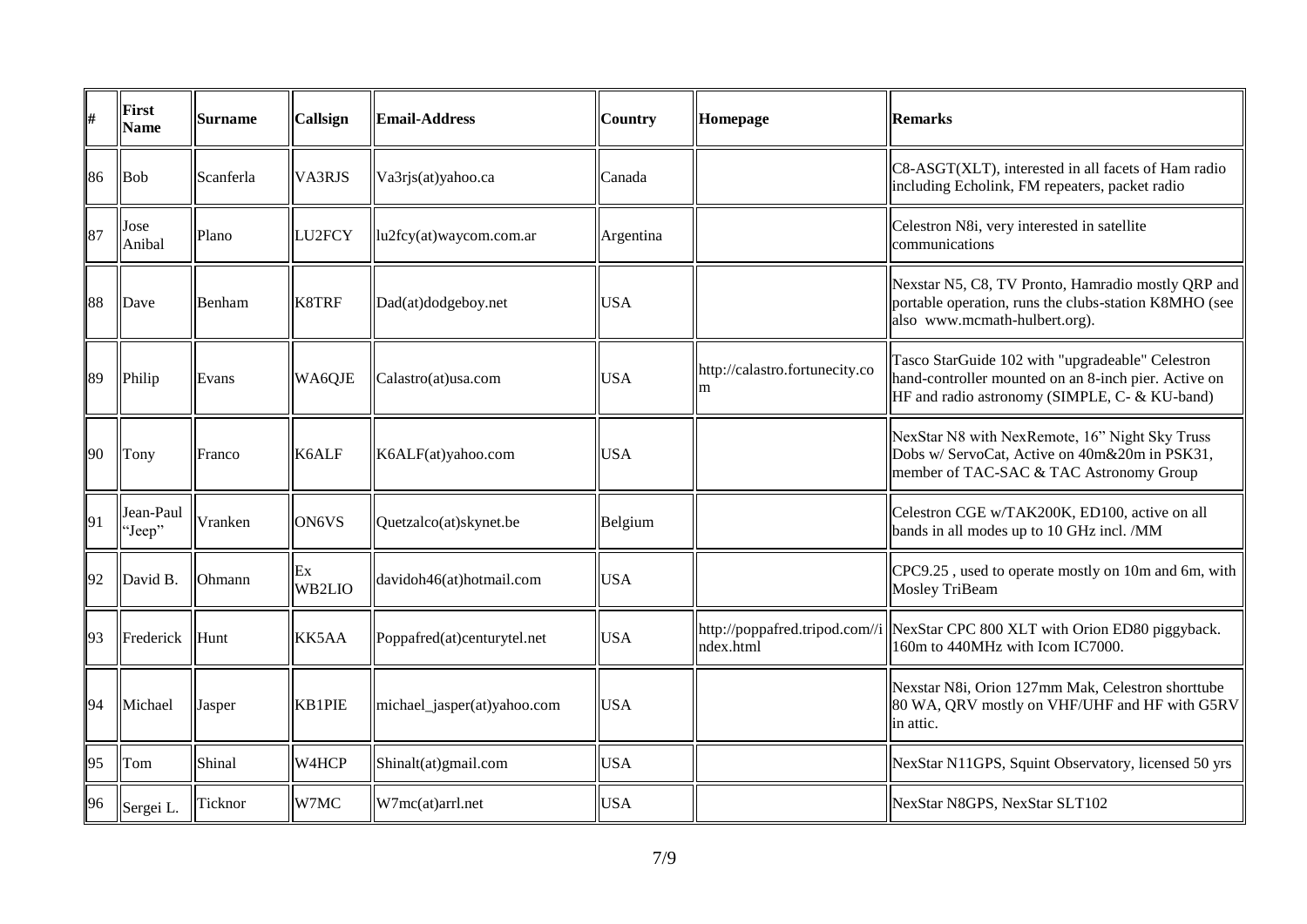| #         | First<br><b>Name</b> | <b>Surname</b> | Callsign          | <b>Email-Address</b>            | <b>Country</b> | Homepage                              | <b>Remarks</b>                                                                                                                               |
|-----------|----------------------|----------------|-------------------|---------------------------------|----------------|---------------------------------------|----------------------------------------------------------------------------------------------------------------------------------------------|
|           | "Serg"               |                |                   |                                 |                |                                       |                                                                                                                                              |
| 97        | Paul                 | Ashley         | KD6GUP            | paul.ashley(at)ca.rr.com        | <b>USA</b>     | www.robo-works.net                    | NexStar 130SLT                                                                                                                               |
| 98        | John                 | Lewis          | KA8JMT            | Loonewoolf(at)sbcglobal.net     | <b>USA</b>     |                                       | NexStar 8, active on 145 MHz and 440 MHz                                                                                                     |
| 99        | Tom                  | Johnson        | N4NZY             | Tbjohnson(at)aikenelectric.net  | <b>USA</b>     |                                       | Nexstar 6SE, WO ZS80FD, Meade ETX 90, Advanced<br>class, ham for 23 years, mostly 2 mtr. repeaters and HF<br>voice including some DX chasing |
| $100$ Cor |                      | Maas           | <b>VE7BBG</b>     | Ve7bbg(at)shaw.ca               | Canada         |                                       | NexStar 11GPS, NexStar 6SE. 3.3M dish, 1296 EME                                                                                              |
|           | 101   Mike J.        | O'Neil         | KA2FIR            | Ion_op(at)yahoo.com             | <b>USA</b>     |                                       | NexStar CPC1100                                                                                                                              |
|           | $102$ Nick           | Graves         | G1WKH             | Nick_graves(at)msn.com          | UK             |                                       | NexStar4SE                                                                                                                                   |
|           | 103 Charlie          | <b>Brault</b>  | NR <sub>1</sub> Q | Charlesbrault(at)hotmail.com    | <b>USA</b>     |                                       | NexStar 80GT, QRP only HW-8                                                                                                                  |
|           | 104 Ricardo          | Silva          | PY6SB             | Ricardo.silva(at)wavenet.com.br | Brazil         |                                       | NexStar 8SE, ICOM IC-706MKII                                                                                                                 |
|           | $105$ Larry          | Holmes         | <b>K7BPV</b>      | Larry(at)kijoda.com             | <b>USA</b>     |                                       | NexStar N8i, member of SLAS (Salt Lake<br>Astronomical Society) and Utah Rocket Club                                                         |
|           | 106 Harry            | McGavran       | W5PNY             | w5pny(at)arrl.net               | <b>USA</b>     |                                       | Celestron NexStar6SE                                                                                                                         |
|           | $107$ John           | Battleson      | <b>WB0PEX</b>     | ibattleson2(at)yahoo.com        | <b>USA</b>     |                                       | Celestron Advanced GT                                                                                                                        |
|           | 108 Steve            | Miller         | KD6SPB            | HavasuSteve(at)gmail.com        | <b>USA</b>     |                                       | NexStar6SE, MEADE ETX90                                                                                                                      |
|           | 109 Terry            | McLean         | VE3OTY            | Terrymc240(at)msn.com           | Canada         |                                       | NexStarN5i, Celestron Ultima 2000, BabyNexStar<br>80mm, Yaesu FT757 for HF, Yaesu FT480                                                      |
|           | $110$ Sandy          | Scott          | K <sub>2</sub> PP | Pedalmasher(at)gmail.com        | <b>USA</b>     | www.brokennecktobrokenrec<br>ords.com | Celestron NexStar8SE, licensed since 1954                                                                                                    |